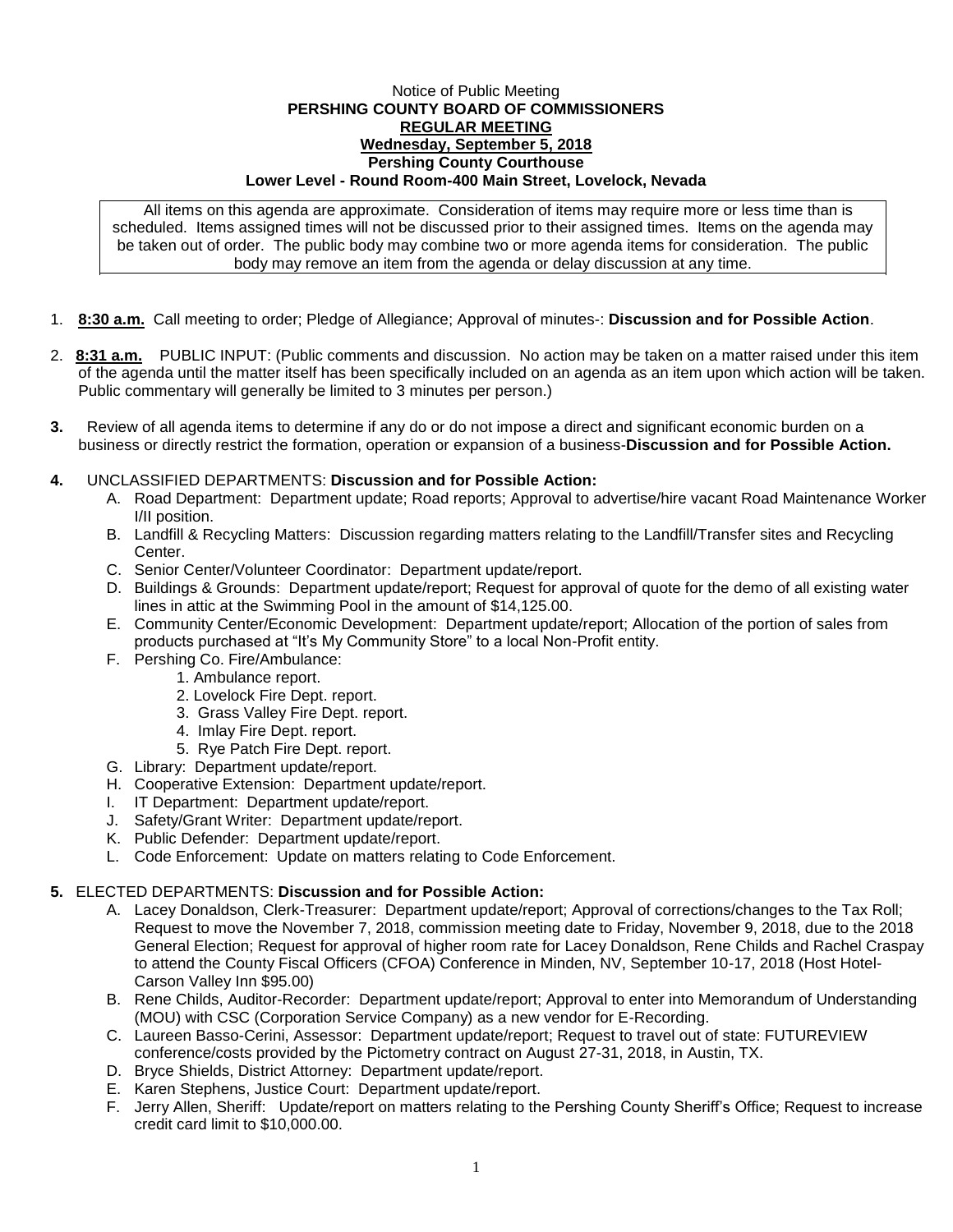- 6. Update on progress of site location, design, funding, amenities and construction of future Law Enforcement Center-**Discussion and for Possible Action**.
- 7. Jeff Kerns, Public Administrator: Request for reimbursement to attend the "Estate Administration from Start to Finish" seminar to be held October 18, 2018, at the Circus Circus Hotel, Reno, NV - **Discussion and for Possible Action.**
- 8. Imlay Community report: Information and discussion of Imlay Community needs.
- 9. Derby Field Airport: Update on matters relating to the Derby Field Airport; Signage design and quotes; Determination of archival placement of original pilot photos and memorabilia- **Discussion and for Possible Action.**
- 10. **9:50 a.m.** Proclamations and Awards: **Discussion and for Possible Action**-(The Pershing County Board of Commissioners may make a Proclamation or present a service or other award on behalf of the County) Years of Service pins-Chris Snodgrass (15); Darol Gilliland (10); National Preparedness Month September 2018.
- 11. **10:00 a.m.** PLANNING & BUILDING DEPARTMENT/IMLAY WATER SYSTEM MATTERS: Update on matters relating to the department.
- 12. Centennial Planning Committee: Progress update, acknowledgement of committee members and request for budgetary funds in the amount of \$2,500.00. Committee members: Carol Shank, Chair; Heidi Lusby-Angvick, Karen Lerner, Marianne Papa and Patricia Rowe- **Discussion and for Possible Action.**
- 13. Debra Struhsacker and Todd Lewis, Gold Acquisition Corporation/Pershing Gold Corporation: Update and presentation on Relief Canyon Mine project in Pershing County, Nevada; Request for letter of support for the project from the Pershing County Commissioners- **Discussion and for Possible Action.**
- 14. Presentation by Commissioner Larry Rackley pertaining to the history, current status, and potential sale of the Pershing County Electric Utility; approval for independent appraisal; maintenance and/or purchase of equipment for substation; implementation of commercial GS2 electric rate for commercial and non-residential enterprises within the special assessment district- **Discussion and for Possible Action.**
- 15. PERSHING COUNTY RESOLUTION APPROVAL IN OPPOSITION TO QUESTION 3 ON NOVEMBER BALLOT (FOR POSSIBLE ACTION) - Consideration, discussion and possible approval of a Resolution in opposition to Question 3 that will appear on the November 2018 ballot to deregulate the energy industry in Nevada. **Discussion and possible action.**
- 16. Litigation Meeting.
- 17. Report from Legal Counsel.
- 18. Report from Administrative Assistant-County Commissioner's Office.
- 19. Update on matters relating to the Pershing County Economic Development and Conservation Act- **Discussion and for Possible Action.**
- 20. Items for future agendas-**Discussion and for Possible Action.**
- 21. Correspondence: Copy of letters received from Lovelock Meadows Water District and the City of Lovelock to Bureau of Land Management concerning proposed projects N93830 and N93831.
- 22. Matters of the Board for Discussion.

Board Member reports/ Board Liaison reports: (Nevada Works, Safety, Hospital Board, Emergency Management, Cemetery, Recreation Board, WNDD, Pe. Co. Economic Dev./ , Community Center, Airport Advisory Board; Museum Advisory Board, Library Board, Senior Center Advisory Board, Central Nevada Water Authority, Planning Board, Broadband Advisory Board, 911 Committee, Solid Waste Management Recycling Advisory Board, Pe. Co. Volunteer Advisory Board, T. V. Board, Frontier Coalition, Humboldt River Water Basin Authority.)

- 23. PUBLIC INPUT: (Public comments and discussion. No action may be taken on a matter raised under this item of the agenda until the matter itself has been specifically included on an agenda as an item upon which action will be taken. Public commentary will generally be limited to 3 minutes per person.)
- 24. Approval of Vouchers- **Discussion and for Possible Action**.